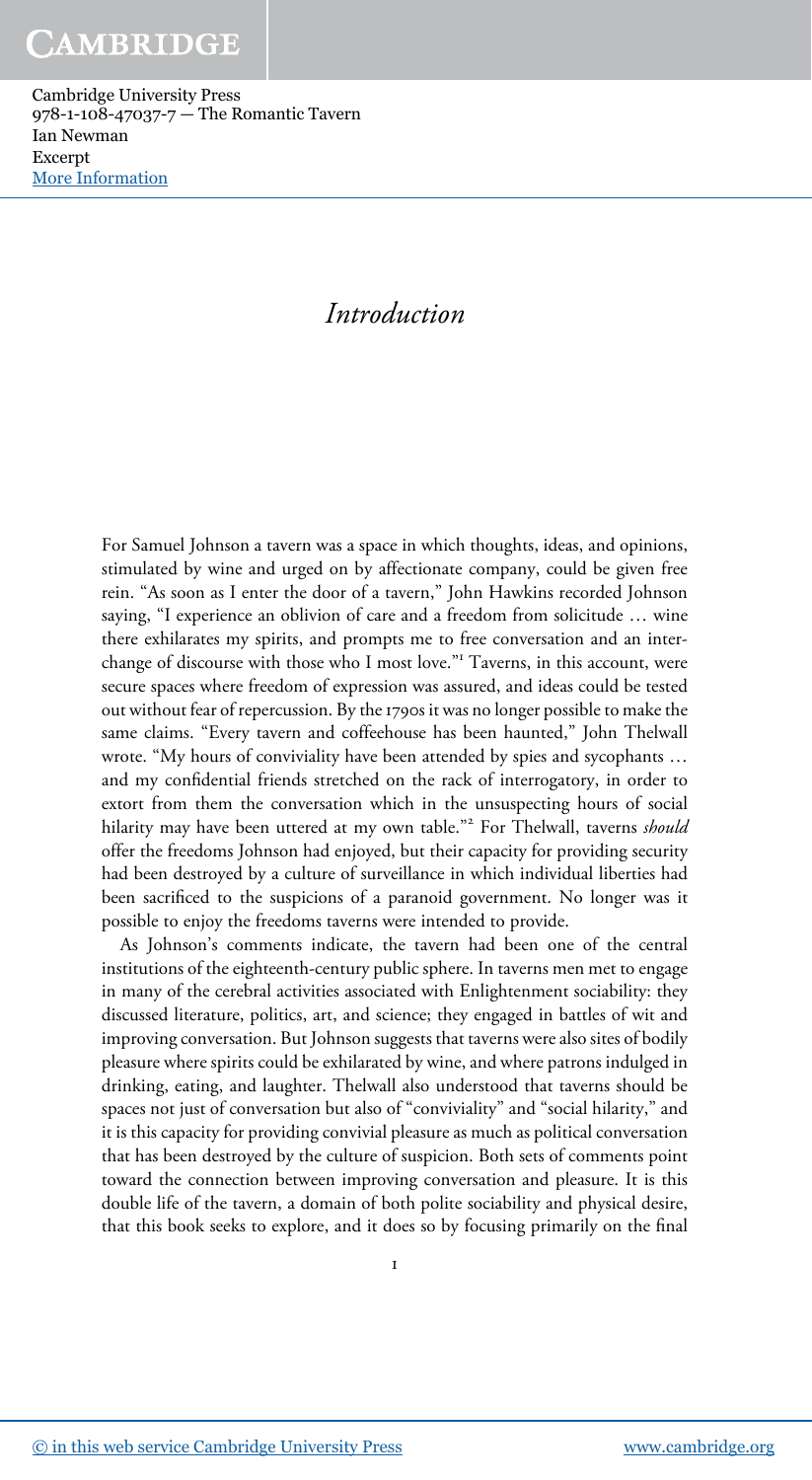Cambridge University Press 978-1-108-47037-7 — The Romantic Tavern Ian Newman Excerpt [More Information](www.cambridge.org/9781108470377)

#### 2 Introduction

decades of the eighteenth century, a period in which assumptions about the improving capacities of Enlightenment conversation came into conflict with the unrestrained enthusiasm of radical politics. As institutions that provide venues for both political discussion and convivial pleasure, taverns index, and in a historically concrete way embody, the period's negotiations of the cerebral and the corporal, seriousness and pleasure, at a time when a dominant belief in the importance of polite rationality was being challenged by ideas now associated with the emerging Romantic movement.

For some time now, we have understood that the Addisonian ideal of the coffeehouse – a place of polite sociability in which distinctions of rank were suspended, and rational-critical debate, fueled by coffee, could help shape political and artistic agendas – was nothing more than a fantasy. Recent work has recognized that eighteenth-century coffeehouses, which often sold alcohol as well as coffee, were places of "boorish excesses, drink, and foul language," and that "gallons and gallons of port and punch and disorder and foul language … accompanied [eighteenth-century clubs] as the evening wore on." 3 But while it may never have been historically instantiated in quite the way Addison describes, this does not mean we should dismiss Addison's account of polite coffeehouse conversation, upon which accounts of eighteenth-century public life by Jürgen Habermas and Richard Sennett have relied.<sup>4</sup> Indeed Addison's fantasy of the ideal coffeehouse finds echoes in Johnson's testimony to the pleasures of tavern conversation, suggesting Addisonian coffeehouse ideals were transferable beyond the coffeehouses with which they have become primarily associated, to influence expectations of taverns too. Thelwall's frustration with taverns and coffeehouses, meanwhile, lies in their inability to live up to Addison's ideal. As David Fallon has pointed out, the value of Addison's account of the coffeehouse, and of Habermas's account of the public sphere that was partly derived from it, lies within the "uneasy coexistence of an idealised conceptualisation alongside a more problematic and varied concrete historical existence." <sup>5</sup> My focus on the tavern, then, is not intended to challenge the importance of the coffeehouse idea; rather it is intended to register the fact that in the second half of the eighteenth century new models for polite sociability were being developed, which adapted and transformed Addison's influential writings into new ways of understanding man as a sociable animal. The realities of convivial practice – the expectation for boorish excess, drink, and foul language, or "social hilarity," as Thelwall calls it – began to influence the ideal of mutually rewarding discourse, and the possibilities of sociability.

These changes to masculine metropolitan sociability were not, however, a neatly linear development, but should be seen in relation to other developments in urban life. The final decades of the eighteenth century witnessed an explosion of public entertainments, new forms of gathering, and new venues for their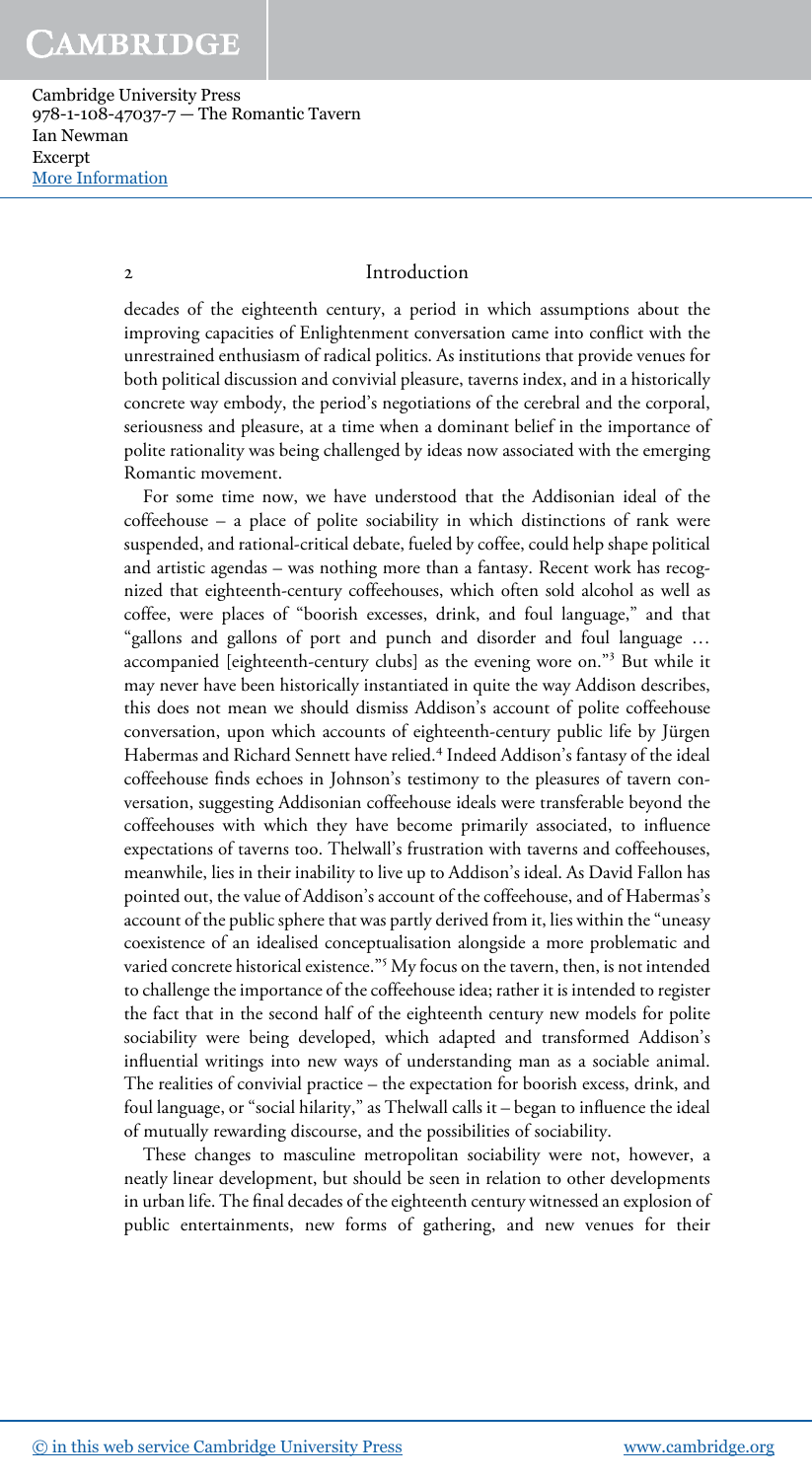Cambridge University Press 978-1-108-47037-7 — The Romantic Tavern Ian Newman Excerpt [More Information](www.cambridge.org/9781108470377)

#### Introduction 3

accommodation in the metropolis. Many of these provided opportunities for men and women to interact in new ways, and to participate in a metropolitan culture that was rapidly commercializing. Gillian Russell has done much to refine our understanding of the forms of fashionable sociability in the second half of the eighteenth century, and of the way in which a newly commercialized culture enabled the development of "a highly theatricalized and thoroughly feminized arena of social interaction, identified with, but not the sole preserve of, the female aristocracy and upper gentry." <sup>6</sup> The tavern existed in an uneasy relationship to these novel forms of sociability. With their much longer pedigree, dating back at least to Roman times, taverns were manifestly not one of the new diversions that appeared daily in the metropolis, and yet they nevertheless responded to the same social pressures that produced the proliferating distractions of London. From the 1760s onwards taverns were reconfigured in order to attract the fashionable "ton," while still catering to the all-male gatherings upon which their existence largely depended. Taverns are thus to be seen as bridging what has been regarded as a divide in sociability, between a feminized "fashionable sociability" of the Town on the one hand, and the masculine commercialized politics of clubs and coffeehouses on the other. Taverns simultaneously responded and gave shape to changes in metropolitan sociability, making particularly apparent how the commercialization of culture adapted older forms and made them new.

What I am describing is a crucial second phase in the development of ideas about the public sphere, one in which models of sociability associated with Addisonian coffeehouse conversation had given way to an idea about masculine physical gathering that drew on fashionable sociability to produce a much more ludic and celebratory form of gathering organized around rituals of drinking, singing, and toasting – a set of practices we might think of as belonging to a convivial public sphere. At issue are all the familiar concerns that have dominated debates about Habermas's conception of "private people coming together to form a public" in the last several decades: its bourgeois nature, the exclusion of women and the plebeian classes, its supposedly consensual character, the relationship of orality to print culture, but added to these are other concerns that are particular to conviviality.<sup>7</sup> An emphasis on humor, pleasure, and mutuality – the three pillars of conviviality – meant that the tavern's influence over political discourse could at times be more indirect, or mediated through its commitments to enjoyment. In the bourgeois public sphere a continuity between physical gathering and print production is frequently assumed, but in the convivial public sphere gaps begin to appear in the transition from spontaneous effusions to the permanence of print media, and the relationship between physical communities and imagined communities becomes much more contested. Different genres that are peculiar to the convivial public sphere, such as drinking songs, toasts, and speeches, take center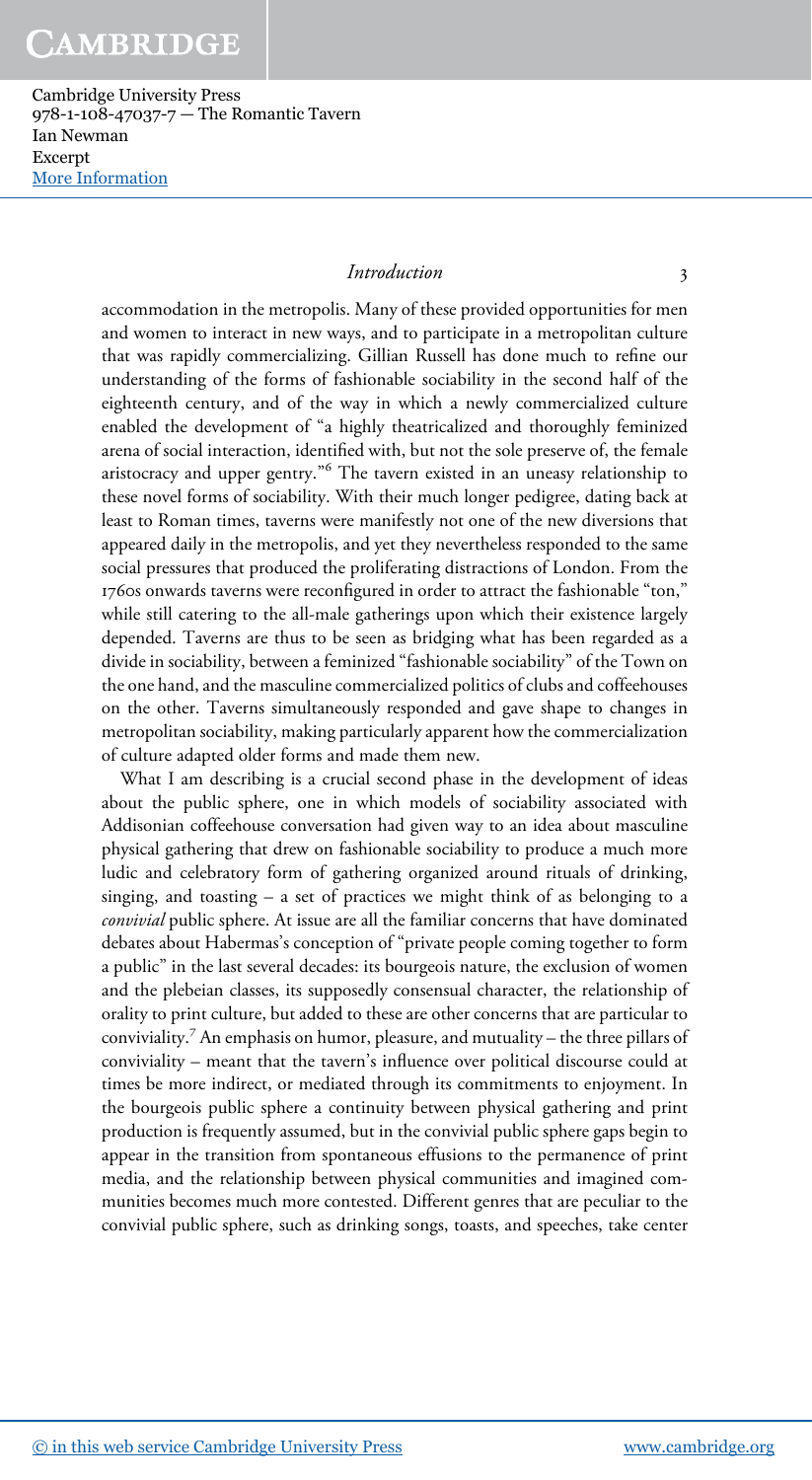#### 4 Introduction

stage, and these can tell us a great deal about the way political and literary cultures were conceived, while also revealing new aspects of more familiar genres that engage with them. My discussion of the tavern thus participates in an ongoing conversation about the nature of the public sphere in a period marked by democratic revolution: a discussion that takes into account the recent insights of scholars who have expanded the purview of sociability.

As recently as 2000, it was possible to imagine the "Romantic Tavern" as an oxymoron. In his impressively nuanced romp through great pub scenes in canonical literature, from Chaucer to Martin Amis, Steven Earnshaw stumbles when faced with the Romantic period. "Where did the Romantics drink?" he wonders. Pointing to the celebrations of conviviality in Boswell, Fielding, and Goldsmith earlier in the eighteenth century, and the huge variety of hostelries that litter the pages of Dickens's novels, Earnshaw points out the remarkable paucity of pub scenes in literature of the Romantic period. It's not that the Romantics didn't drink, it is clear, as stories from the Immortal Dinner that took place at Benjamin Haydon's in December 1817 attest. In a letter to his brothers, Keats noted that he kept "two glasses at work in a knowing way," while according to Haydon, Charles Lamb got "exceedingly merry and exquisitely witty," embarrassing Wordsworth's superior at the stamp office, John Kingston, by singing nursery rhymes whenever Kingston tried to talk.<sup>8</sup> Lamb is involved also in another of the period's more famous drinking scenes – the gatherings at the Salutation and Cat on Newgate Street, where he and Coleridge met in the mid-1790s, as discussed recently by Felicity James.<sup>9</sup> In his Confessions of an Opium Eater De Quincey make clear that he was addicted to wine as well as opium. But, Earnshaw argues, "When we view the later part of the eighteenth century and the first part of the nineteenth, we find that the literature of this period has little to offer us in terms of substantial representations of drinking places."<sup>10</sup>

Earnshaw hypothesizes that the occlusion of pubs in the period has to do with the class politics of drinking. In discussions of Wordsworth's The Waggoner and several texts by George Crabbe, Earnshaw demonstrates that when drinking establishments appear in the works of the Romantics, it is usually the alehouse that is invoked, summoned up in order to be dismissed as the sphere of the lower orders, so that to "incorporate [alehouses] into serious literature and treat them seriously is a breach of literary taste."<sup>11</sup> When, on the other hand, taverns are invoked, they display a nostalgia for an old England that has gone. Earnshaw quotes from Leigh Hunt's "Pleasant Memories Connected with Various Parts of the Metropolis" in which Hunt associates the tavern with Falstaff's revels:

But who knows not Eastcheap and the Boar's-head? Have we not all been there time out of mind? And is it not a more real as well as notorious thing to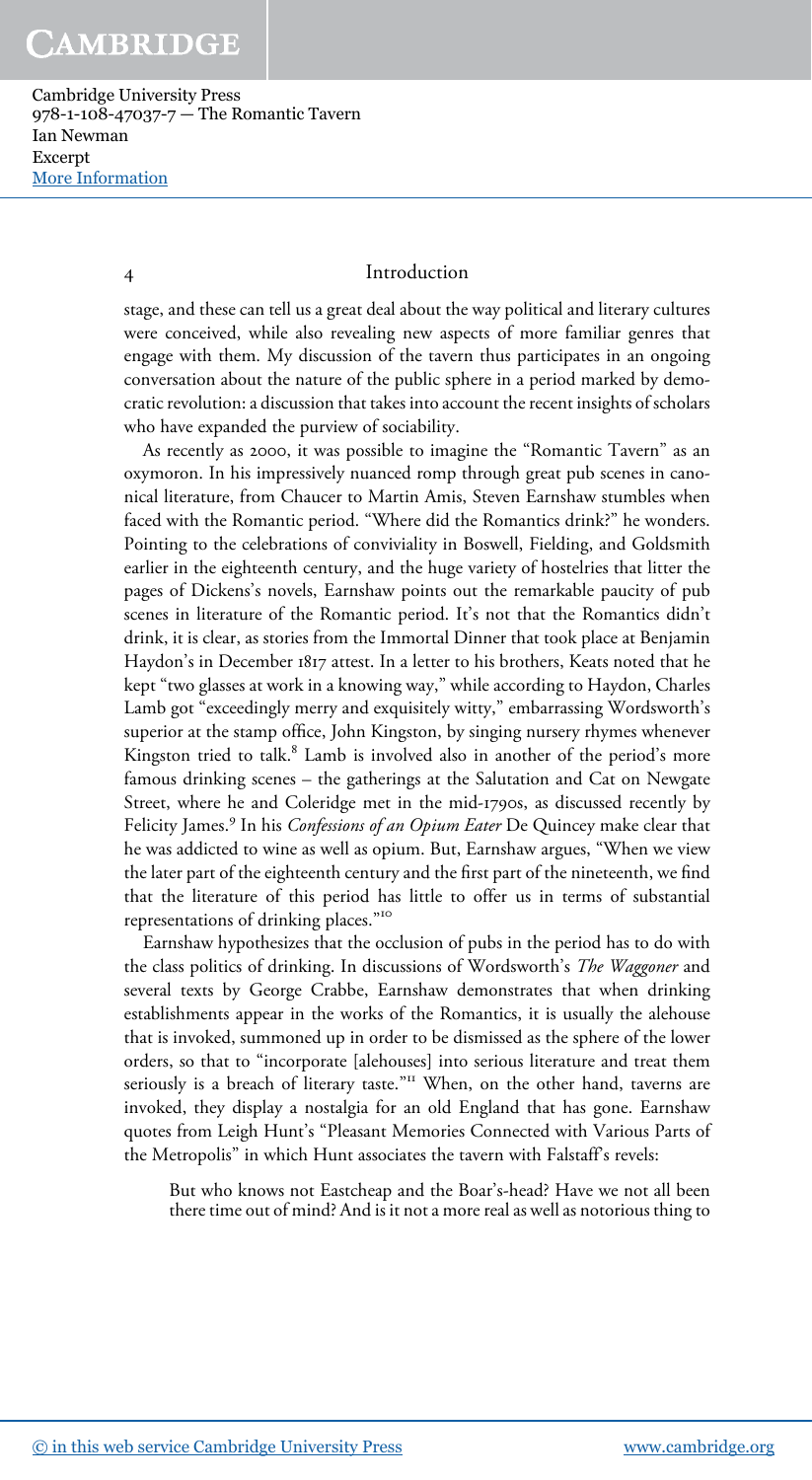Cambridge University Press 978-1-108-47037-7 — The Romantic Tavern Ian Newman Excerpt [More Information](www.cambridge.org/9781108470377)

#### Introduction 5

us than the London tavern, or the Crown and Anchor, or the Hummums, or White's, or What's-his-name's, or any other of your contemporary and fleeting taps?<sup>12</sup>

In Hunt's tour of the literary haunts of London the tavern becomes a way of measuring England's depleted present against the riches of its Elizabethan past. For John Keats too, according to Earnshaw, drinking is "entirely abstracted into an asocial lyricism" and becomes coupled with classical antiquity or, in the case of "Lines on the Mermaid Tavern," associated with the early modern period.<sup>13</sup>

Based on the evidence of canonical Romanticism it is hard to argue with Earnshaw's conclusions: there are not many scenes equivalent to those in Fielding or Dickens in the male Romantic poets, and yet in the approximately twenty years since Earnshaw's study was published a robust counter-narrative has developed from within Romantic-period studies itself. Beginning perhaps with Jeffrey Cox's Poetry and Politics in the Cockney School (1998) and signaled most obviously by the publication of two collections of essays, Clara Tuite and Gillian Russell's Romantic Sociability (2002) and Kevin Gilmartin's Sociable Places (2017), scholars now recognize that far from being erased from Romantic-period works, sociability in its myriad forms was constitutive of the period. What is notable, however, is that our new narratives of the period have emerged particularly out of studies which take a broader approach to what constitutes "literature" and what might be read as "texts"; studies, that is, that understand the literary, not as a static set of prescribed texts, but as a dynamic process that is historically constituted and contingent upon developments in a much wider series of cultural practices, including, most notably, practices in which women participated. What, we might ask, would Earnshaw's chapter look like if it were written now?

This study provides some answers to that question by looking anew at the institutions of the masculine associational world, with an expanded sense of their functions. My particular interest is in what tavern cultures can teach us about modes of literary production and more familiar forms of writing such as lyric poetry and the novel, but these literary and aesthetic considerations interact so extensively with other facets of political and cultural life that my approach has been to view literary genres (forms of written creative expression) as part of a social network that includes persons, places, objects, and ideas. By structuring my study around the tavern, I mean to emphasize that my object of study is the way that literature interacts with other social forms and to demonstrate that buildings – mechanisms for arranging bodies, objects, and ideas in space – can provide access to different configurations of those forms.

Take, for instance, the Shakespeare's Head Tavern in Covent Garden. This was a tavern that was well known in the eighteenth century for its literary associations,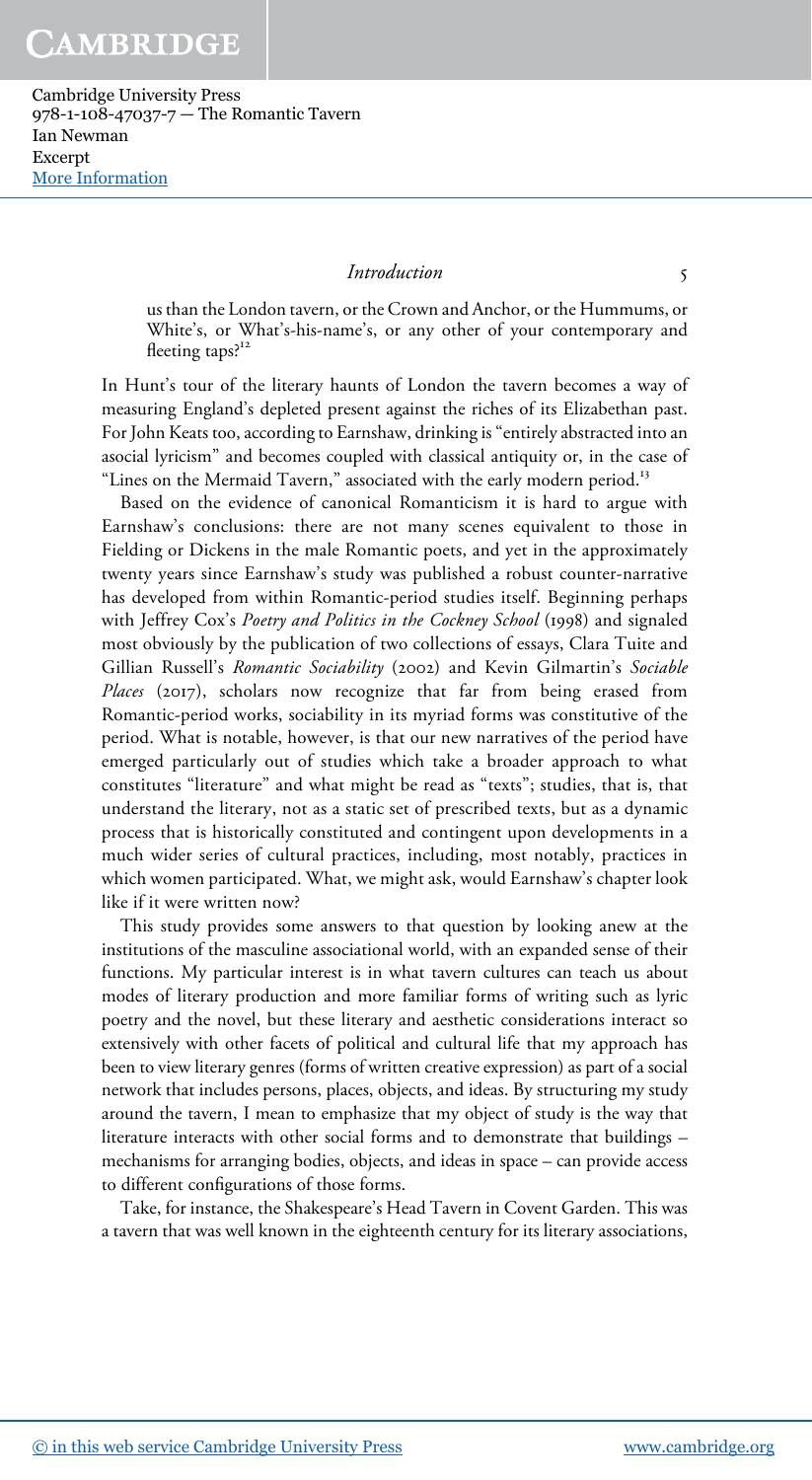#### 6 Introduction

largely because of its proximity to the Covent Garden Theatre, to which it was attached. The tavern originated in a large seventeenth-century house on lands owned by the Duke of Bedford, which occupied the northeast corner of the Covent Garden piazza and had a garden that extended north towards Hart Street (see Fig. 1). In 1731 the whole of the site was let to John Rich, by which point the house had been divided into two, with the southern part becoming the Bedford Coffee House in 1726, the northern part becoming the Shakespeare's Head Tavern, probably in around 1736, and the adjacent gardens providing the location for Rich's theater, which opened in 1732.<sup>14</sup>

Among the central functions of the Shakespeare's Head Tavern was to provide food and drink to theatergoing patrons, but it quickly gained a reputation for dissipation. In the late 1740s a waiter called Jack Harris, who worked at the tavern, assembled a list of prostitutes who worked in the vicinity, providing details of their appearance, where they could be found, and recording notable features of their talents and trade. In the 1750s these lists, which originally existed in manuscript for Harris's use, began to be published and regularly updated as the notorious *Harris's* List of Covent Garden Ladies.<sup>15</sup>

Further evidence of the tavern's association with the sex trade can be found in James Boswell's journals, where we read that in May, 1762 Boswell took the "sensible, quite well-behaved" Miss Watts to the Shakespeare's Head, where he had been shown into a "handsom room, and had a bottle of choice Sherry." 16 After two hours of conversation, Boswell informed Miss Watts that he had no money to give her, so she made her excuses and left. Boswell then "sallied forth to the Piazzas in a rich flow of animal spirits, and burning with fierce desire," returning a few minutes later with two "very pretty girls" who he had met in the Covent Garden Piazza and who were less particular about his impecuniosity. He was once again shown into a good room, provided with a bottle of sherry, and proceeded to "solace [his] existence with them one after the other, according to their Seniority."<sup>17</sup>

In the 1780s the same tavern once again leaves a trace in the historical record, but for quite a different reason. At the time of the 1784 Westminster election, supporters of Charles James Fox regularly met at the Shakespeare's Head to campaign for Fox's election, and after his victory the tavern continued to be used as a meeting place for the Whig Club until the latter grew too large and had to move its meetings to more substantial premises. The tavern, however, continued to have connections to the Foxite Whigs and at the time of the 1790 Westminster election, letters from Fox's supporters, urging electors to vote and addressed from the tavern, appeared in the newspapers.<sup>18</sup> The following year when a large meeting in support of the French Revolution was held at the Crown and Anchor Tavern on the second anniversary of the fall of the Bastille, The Times reported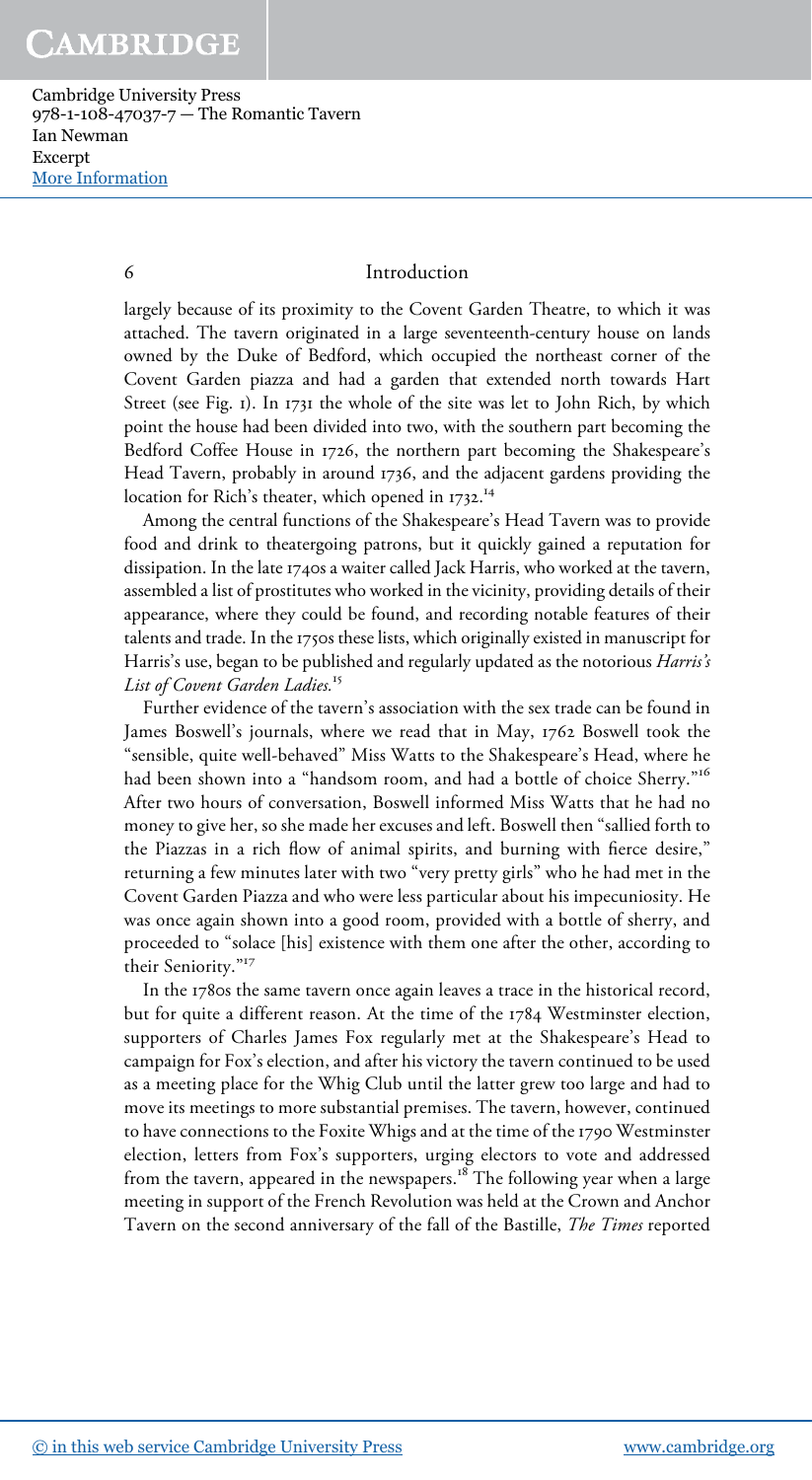Cambridge University Press 978-1-108-47037-7 — The Romantic Tavern Ian Newman Excerpt [More Information](www.cambridge.org/9781108470377)



Figure 1 Site plan of the northeast corner of the great piazza of Covent Garden. Based on a plan from the Woburn Abbey Collection held at the London Metropolitan Archive, E/BER/CG/E/5/1/008.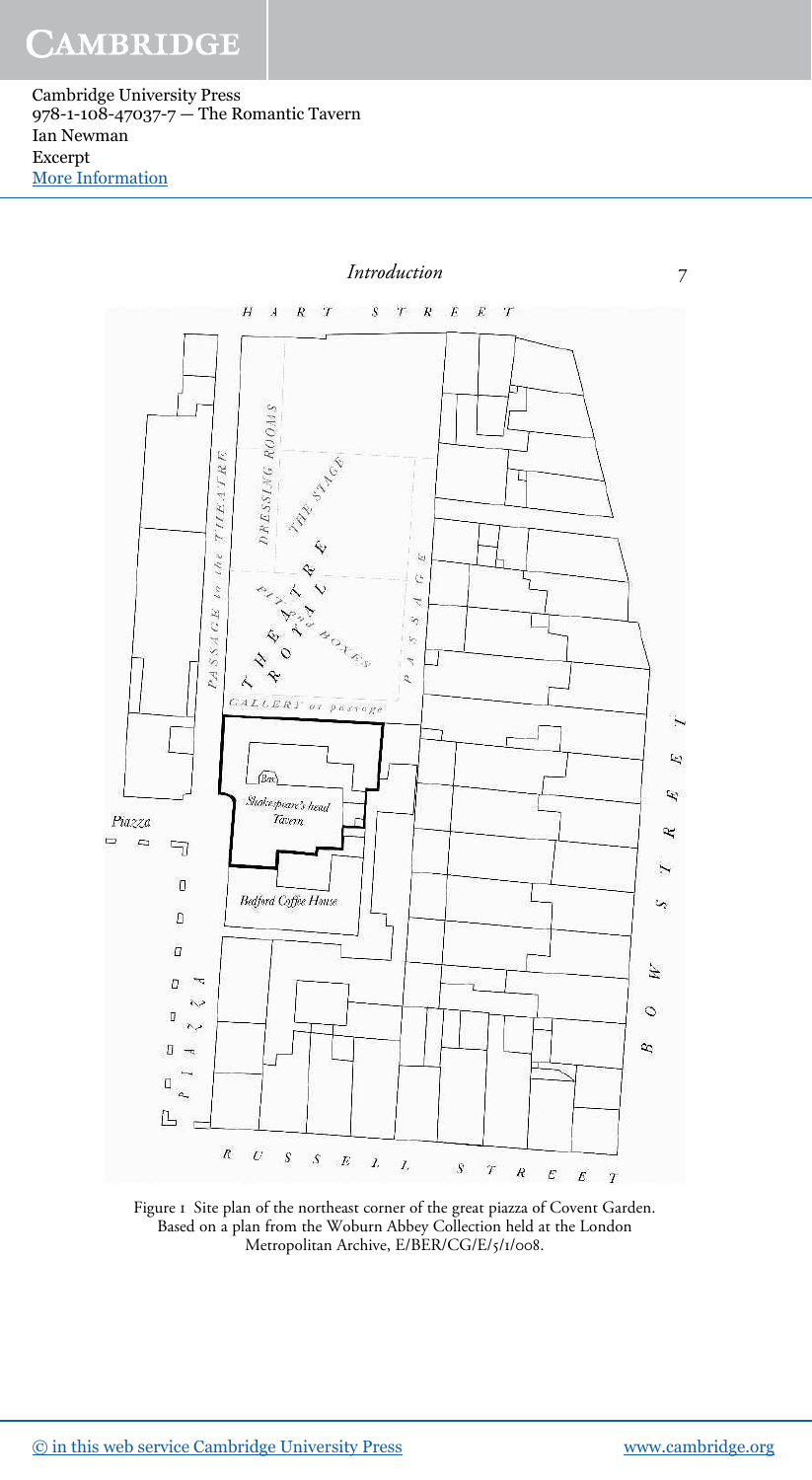#### 8 Introduction

(with admittedly questionable veracity) that John Horne Tooke, the leader of the Society for Constitutional Information (SCI) did not attend the dinner, because he was dining at the Shakespeare (as it was now often known) with James Boswell, Thomas Paine, William Seward, and Robert Merry (July 16, 1791).<sup>19</sup>

This alignment of the theater, prostitution, and elite politics should come as no surprise. Accounts of the theater have frequently acknowledged the association between the public display of female bodies on the stage and the sex trade that was ubiquitous in the areas surrounding the patent theaters, and it has long been recognized that theaters accommodated a broad spectrum of patrons, from artisans and shopkeepers to elegant members of the *beau monde*, with the latter's close ties to the elite ruling class. The rakish behaviors of the Foxite Whigs, meanwhile have been well documented; their excesses of drink, gambling, and sex provide countless anecdotes that are regularly circulated in both scholarly monographs and popular histories of the eighteenth century. But while these associations have been acknowledged, the tavern brings them together materially and lends them a clarity, focus, and vividness of detail that few other institutions could achieve. Taverns have the capacity to reveal connections between aspects of metropolitan behavior that are more often treated separately, forcing us to confront new and unexpected constellations of social life, which in turn find expression in literary form.

As I will explore in greater detail in the first two chapters, other taverns share the Shakespeare's capacity for making visible alternative arrangements of the relationship between literature, conviviality, and politics. As a location in which debates about the French Revolution took place and in which the East India Company entertained visiting dignitaries, the London Tavern reveals connections between revolutionary politics, imperialism, and commerce. The Crown and Anchor, meanwhile, as a lecture hall where Hazlitt and Coleridge delivered talks on Shakespeare, a concert venue for performances of symphonic music and convivial song, and as a meeting place for both the elite of Fox's Whig party and members of the largely plebeian London Corresponding Society (LCS), brings to light new intersections between literature, music, and radicalism.

While one could reasonably argue that any physical location can bring into focus connections that we might not otherwise detect, there is something distinctive about the kinds of links that taverns challenge us to confront. Taverns were designed to facilitate meetings, so they are explicitly concerned with forging connections. As material mechanisms for making these connections possible, they can reveal ideas about what it meant to meet, and how evolving notions of individualism interacted with long-standing views about the social embeddedness of identity, thereby pointing us towards a clearer understanding of the significance of community in the period. Moreover the close association of the tavern with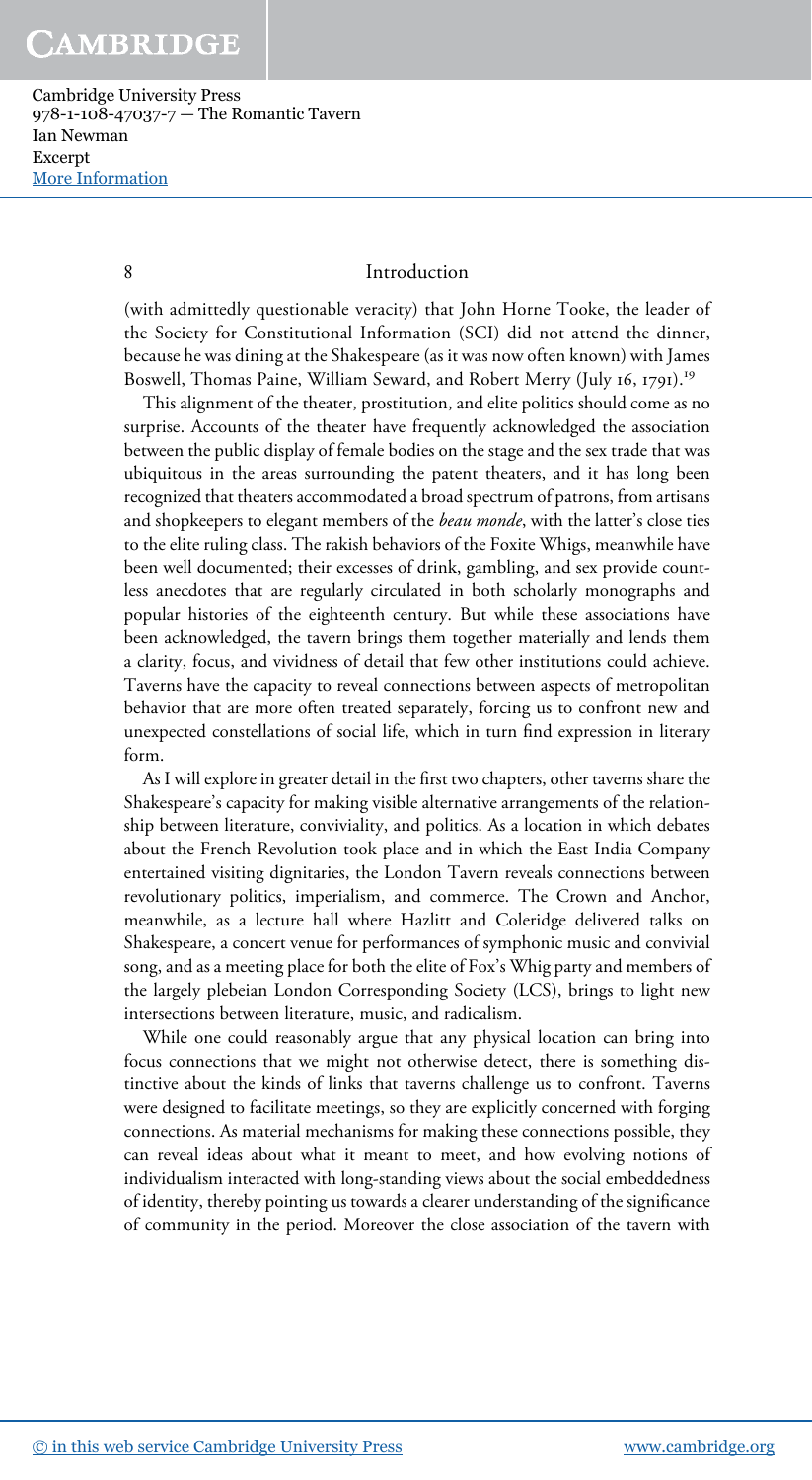#### Introduction 9

literary culture means that taverns can reveal ideas about shared experience and shared identity that were considered intrinsic to both social gathering and literary community. Taverns are thus uniquely placed to reveal relations between literature and politics.

### What is a Tavern?

In order to demonstrate this better I will need to state more precisely what is meant by the word "tavern," which, in the early eighteenth century, was not a generic word for an old pub, as we tend to use it today, but a much more legally precise term used to refer to a public house that sold wine and that, from both a legislative and social perspective, was quite distinct from an alehouse or an inn. In this sense, I am arguing for a very different understanding of the tavern than that proffered by Beat Kümin and B. Ann Tlusty's The World of the Tavern, which takes a more capacious approach to the term. For Kümin and Tlusty, "tavern" is a word that facilitates comparisons between different European contexts and whose meaning includes inns, ale-, beer-, brandy-, and gin houses. My purview is more precise. It is primarily the metropolitan tavern of late eighteenth-century Britain that concerns me here. Nevertheless, Kümin and Tlusty's emphasis on the "multifunctionality of public houses and their importance as social centers" and on the need for a "heterogenous and multidimensional" approach to the topic helpfully delineates how even the study of more localized contexts demands a flexibility that can take into account diverse frameworks for understanding tavern culture.<sup>20</sup>

In the early modern period a strict hierarchy existed between inns, taverns, and alehouses. Inns were the most respectable, associated predominantly with travel, and provided lodging, food, and drinks for guests as well as stabling and refreshment for horses. Their image of relative propriety develops alongside the increasing respectability of mercantilism and alongside the importance of the circulation of people, goods, and ideas to England's cultural identity. Taverns, which sold wine, were in the middle of the triumvirate, with alehouses a source of constant threat to the social order at the bottom.

From the Licensing Act of 1552 onward, if a law-abiding person wanted to sell ale or beer (the difference between these being the inclusion of hops in beer, which made it easier to preserve and transport), they were required to go to their local justice of the peace to acquire a license.<sup>21</sup> The history of alehouse licensing is a densely complicated affair that has been discussed at length, most notably by Sidney and Beatrice Webb in their classic work of social history The History of Liquor Licensing in England.<sup>22</sup> Tavern licensing was not subject to the same persistent scrutiny as alehouse licensing, largely because while alehouses were frequently considered a threat, wine – a much more expensive commodity